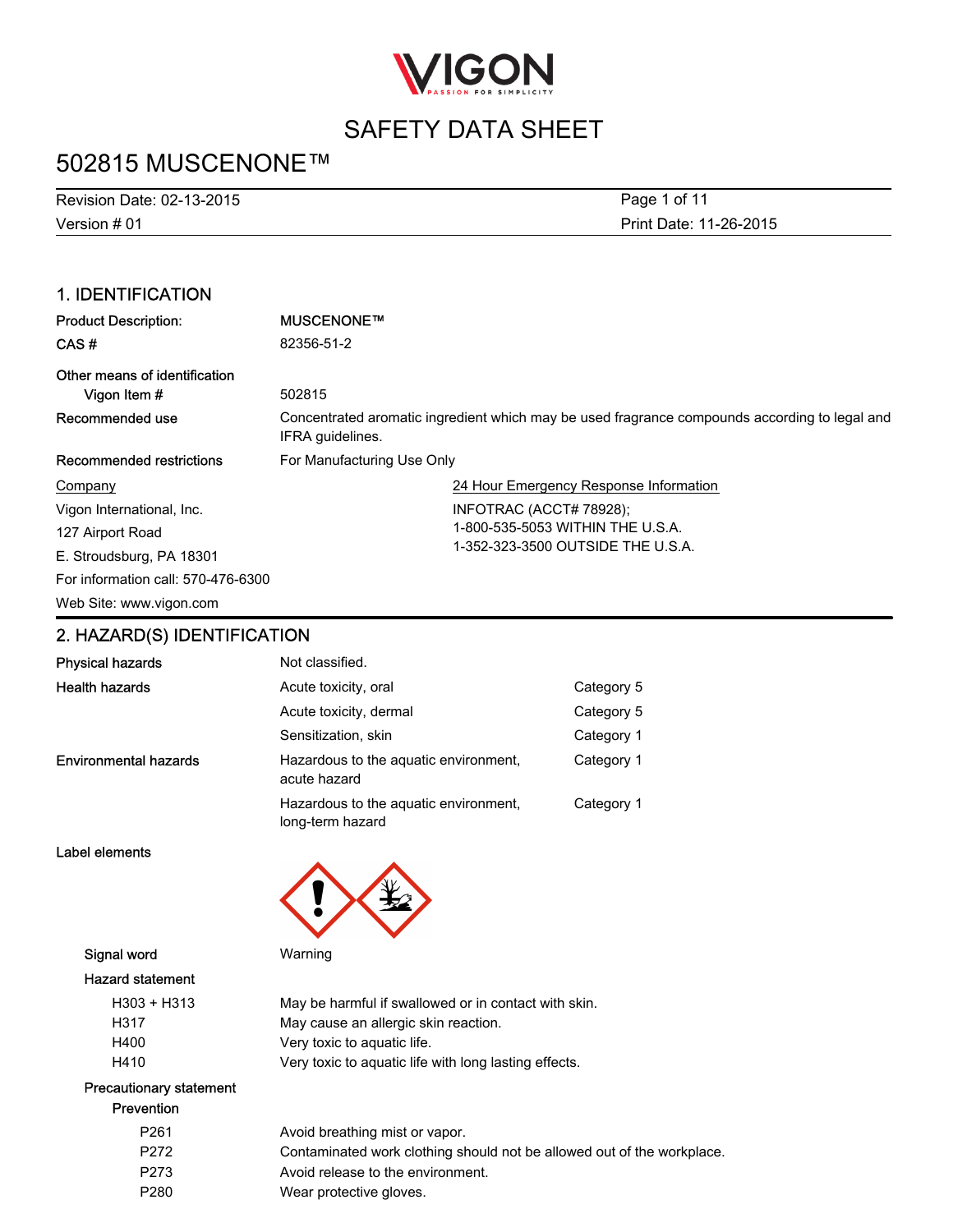

## 502815 MUSCENONE™

| Revision Date: 02-13-2015 | Page 2 of 11           |
|---------------------------|------------------------|
| Version # 01              | Print Date: 11-26-2015 |

| Response                                     |                                                                                                     |
|----------------------------------------------|-----------------------------------------------------------------------------------------------------|
| P302 + P352                                  | IF ON SKIN: Wash with plenty of water.                                                              |
| P312                                         | Call a POISON CENTER/doctor if you feel unwell.                                                     |
| P333 + P313                                  | If skin irritation or rash occurs: Get medical advice/attention.                                    |
| P362 + P364                                  | Take off contaminated clothing and wash it before reuse.                                            |
| P391                                         | Collect spillage.                                                                                   |
| Storage                                      | Store away from incompatible materials.                                                             |
| <b>Disposal</b>                              |                                                                                                     |
| P <sub>501</sub>                             | Dispose of contents/container in accordance with local/regional/national/international regulations. |
| Hazard(s) not otherwise<br>classified (HNOC) | None known.                                                                                         |
| Supplemental information                     | None.                                                                                               |

### 3. COMPOSITION/INFORMATION ON INGREDIENTS

#### **Substances**

| Chemical name             | Common name and synonyms              | <b>CAS number</b> | %   |
|---------------------------|---------------------------------------|-------------------|-----|
| 3-METHYL                  | (5E)-3-methylcyclopentadec-5-en-1-one | 82356-51-2        | 100 |
| <b>CYCLOPENTADECENONE</b> | 5- cyclopentadecen-1-one, 3-methyl    |                   |     |
|                           | 3- methyl cyclopentadecenone          |                   |     |
|                           | 3- methyl-4(5)-pentadecenone          |                   |     |

### 4. FIRST-AID MEASURES

| Inhalation                                                                   | If breathing is difficult, remove to fresh air and keep at rest in a position comfortable for breathing.<br>For breathing difficulties, oxygen may be necessary. Call a physician if symptoms develop or<br>persist.                                        |
|------------------------------------------------------------------------------|-------------------------------------------------------------------------------------------------------------------------------------------------------------------------------------------------------------------------------------------------------------|
| <b>Skin contact</b>                                                          | Take off immediately all contaminated clothing. Get medical attention if irritation develops and<br>persists. Wash skin thoroughly with soap and water for several minutes.                                                                                 |
| Eye contact                                                                  | Remove contact lenses, if present and easy to do. Get medical attention if irritation develops and<br>persists. Promptly wash eyes with plenty of water while lifting the eye lids.                                                                         |
| Ingestion                                                                    | Call a physician or poison control center immediately. If swallowed, rinse mouth with water (only if<br>the person is conscious). Do not induce vomiting. If vomiting occurs, the head should be kept low<br>so that stomach vomit doesn't enter the lungs. |
| Most important<br>symptoms/effects, acute and<br>delayed                     | May cause an allergic skin reaction. Dermatitis. Rash.                                                                                                                                                                                                      |
| Indication of immediate medical<br>attention and special treatment<br>needed | Not available.                                                                                                                                                                                                                                              |
| General information                                                          | Ensure that medical personnel are aware of the material(s) involved, and take precautions to<br>protect themselves. Show this safety data sheet to the doctor in attendance.                                                                                |

### 5. FIRE-FIGHTING MEASURES

| Suitable extinguishing media   | Water spray, fog, CO2, dry chemical, or alcohol resistant foam.    |
|--------------------------------|--------------------------------------------------------------------|
| Unsuitable extinguishing media | Do not use a solid water stream as it may scatter and spread fire. |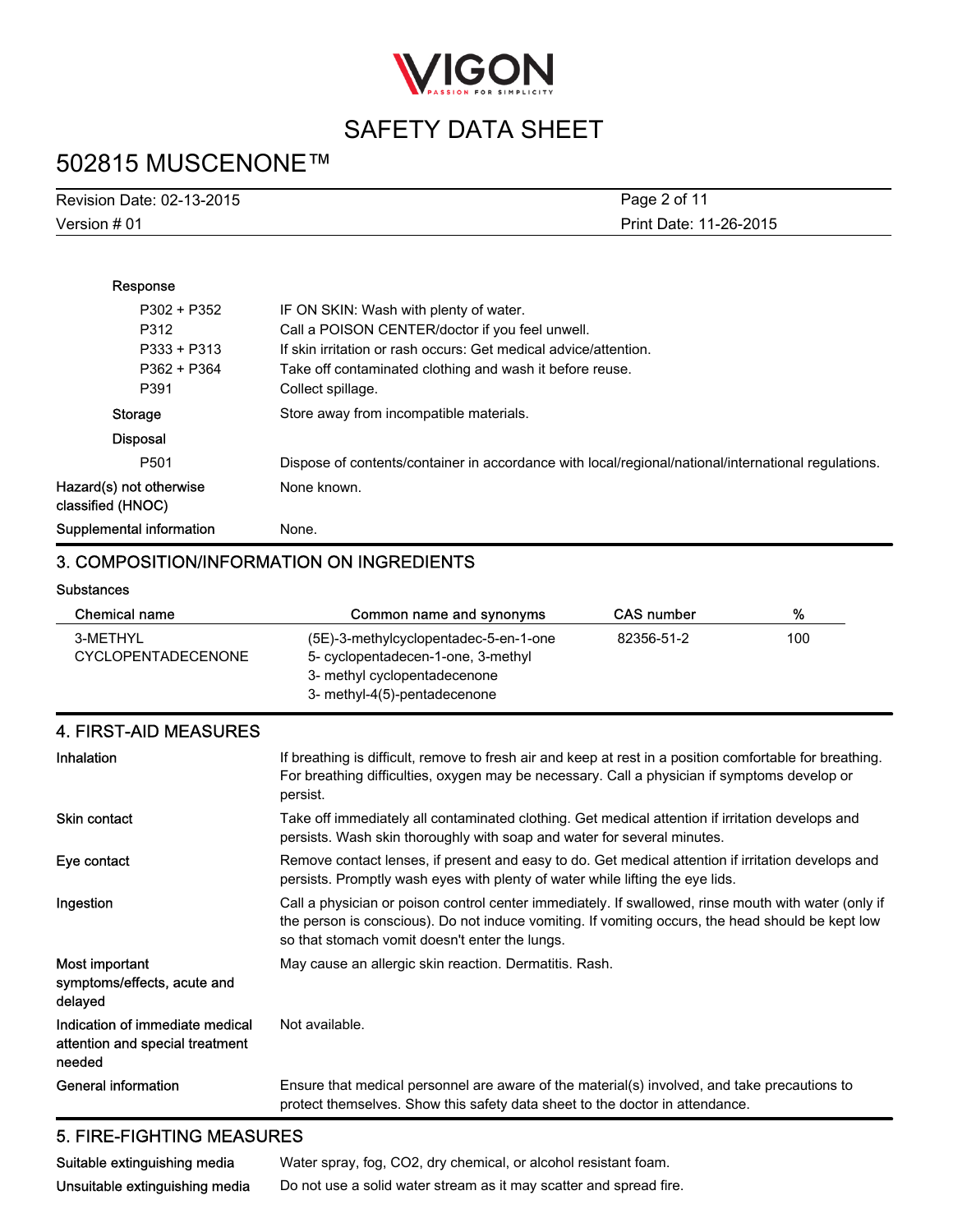

## 502815 MUSCENONE™

| Revision Date: 02-13-2015                                                 | Page 3 of 11                                                                                                                                                                                                                                                                                                                                                                                    |
|---------------------------------------------------------------------------|-------------------------------------------------------------------------------------------------------------------------------------------------------------------------------------------------------------------------------------------------------------------------------------------------------------------------------------------------------------------------------------------------|
| Version # 01                                                              | Print Date: 11-26-2015                                                                                                                                                                                                                                                                                                                                                                          |
|                                                                           |                                                                                                                                                                                                                                                                                                                                                                                                 |
| Specific hazards arising from<br>the chemical                             | Fire may produce irritating, corrosive and/or toxic gases.                                                                                                                                                                                                                                                                                                                                      |
| Special protective equipment<br>and precautions for firefighters          | Firefighters must use standard protective equipment including flame retardant coat, helmet with<br>face shield, gloves, rubber boots, and in enclosed spaces, SCBA. Structural firefighters protective<br>clothing will only provide limited protection. Wear self-contained breathing apparatus with a full<br>facepiece operated in the positive pressure demand mode when fighting fires.    |
| Fire fighting<br>equipment/instructions                                   | In case of fire and/or explosion do not breathe fumes. Use standard firefighting procedures and<br>consider the hazards of other involved materials. Move containers from fire area if you can do so<br>without risk. Water runoff can cause environmental damage. Ventilate closed spaces before<br>entering them. Keep run-off water out of sewers and water sources. Dike for water control. |
| Specific methods                                                          | Use water spray to cool unopened containers.                                                                                                                                                                                                                                                                                                                                                    |
| General fire hazards                                                      | Static charges generated by emptying package in or near flammable vapor may cause flash fire.                                                                                                                                                                                                                                                                                                   |
| <b>6. ACCIDENTAL RELEASE MEASURES</b>                                     |                                                                                                                                                                                                                                                                                                                                                                                                 |
| Personal precautions, protective<br>equipment and emergency<br>procedures | Keep unnecessary personnel away. Eliminate all sources of ignition. Avoid contact with skin or<br>inhalation of spillage, dust or vapor. Do not touch damaged containers or spilled material unless<br>wearing appropriate protective clothing. Ventilate closed spaces before entering them.                                                                                                   |
| Methods and materials for<br>containment and cleaning up                  | Eliminate all ignition sources (no smoking, flares, sparks or flames in immediate area). Stop the<br>flow of material, if this is without risk. Dike the spilled material, where this is possible. Absorb with<br>inert absorbent such as dry clay, sand or diatomaceous earth, commercial sorbents, or recover<br>using pumps.                                                                 |
|                                                                           | The product is immiscible with water and will spread on the water surface.                                                                                                                                                                                                                                                                                                                      |
|                                                                           | Large Spills: Stop the flow of material, if this is without risk. Dike the spilled material, where this is<br>possible. Cover with plastic sheet to prevent spreading. Prevent product from entering drains. Do<br>not allow material to contaminate ground water system. Absorb in vermiculite, dry sand or earth<br>and place into containers.                                                |
|                                                                           | Small Spills: Wipe up with absorbent material (e.g. cloth, fleece). Clean surface thoroughly to<br>remove residual contamination.                                                                                                                                                                                                                                                               |
|                                                                           | Never return spills in original containers for re-use. This material and its container must be<br>disposed of as hazardous waste. Collect and dispose of spillage as indicated in section 13 of the<br>SDS.                                                                                                                                                                                     |
| <b>Environmental precautions</b>                                          | Prevent further leakage or spillage if safe to do so. Do not contaminate water. Avoid release to the<br>environment. Retain and dispose of contaminated wash water. Contact local authorities in case of<br>spillage to drain/aquatic environment.                                                                                                                                              |
| 7. HANDLING AND STORAGE                                                   |                                                                                                                                                                                                                                                                                                                                                                                                 |
| Precautions for safe handling                                             | Do not handle or store near an open flame, heat or other sources of ignition. Take precautionary                                                                                                                                                                                                                                                                                                |

#### measures against static discharges. All equipment used when handling the product must be grounded. Avoid breathing vapor. Avoid contact with eyes, skin, and clothing. Avoid prolonged exposure. Wash thoroughly after handling. Conditions for safe storage, including any incompatibilities Keep container closed. Handle containers with care. Open slowly in order to control possible pressure release. Store in a cool, well-ventilated area.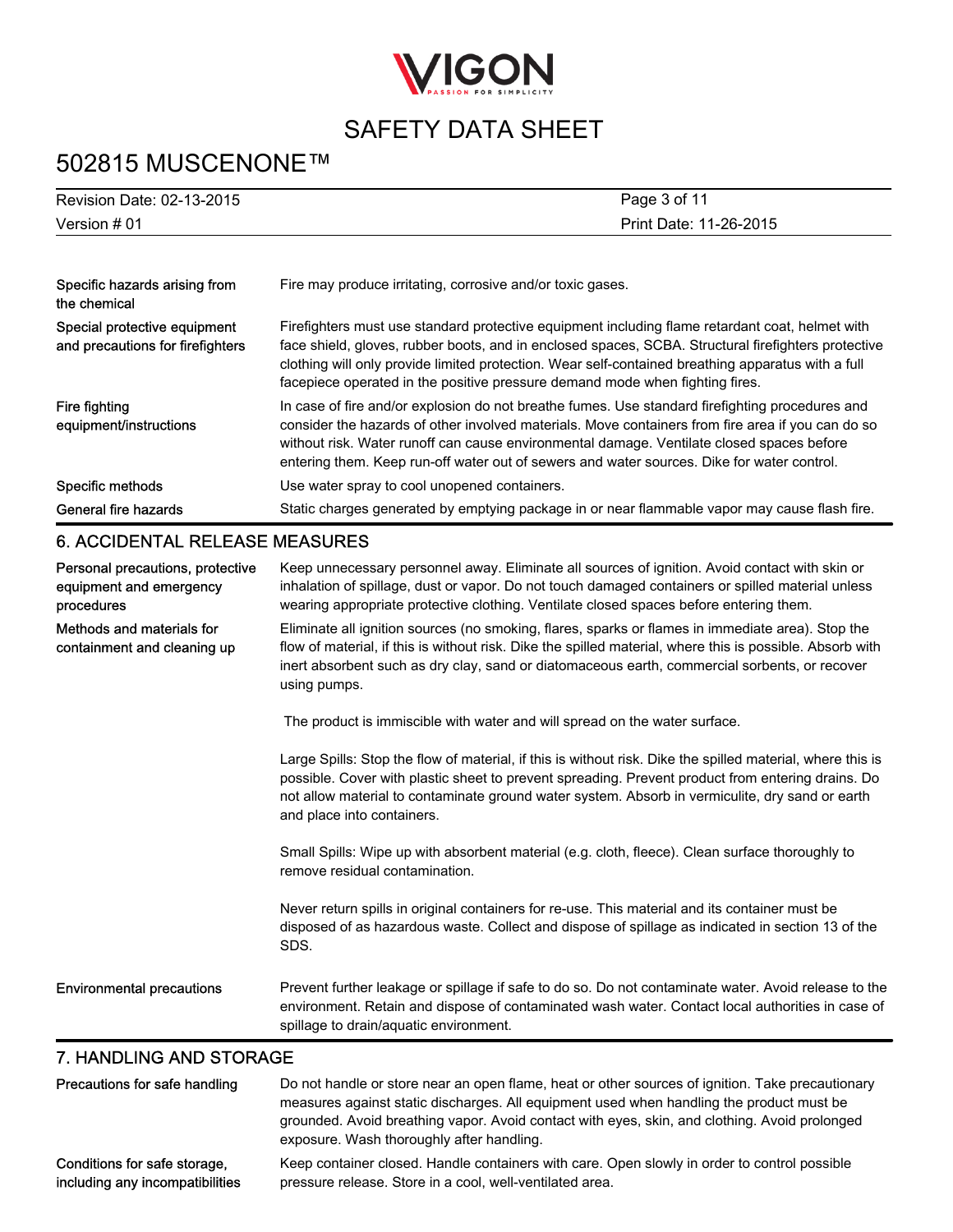

## 502815 MUSCENONE™

Version # 01 Revision Date: 02-13-2015 Print Date: 11-26-2015 Page 4 of 11

## 8. EXPOSURE CONTROLS/PERSONAL PROTECTION

| Occupational exposure limits              | No exposure limits noted for ingredient(s).                                                                                                                                                                                                                                                                                          |
|-------------------------------------------|--------------------------------------------------------------------------------------------------------------------------------------------------------------------------------------------------------------------------------------------------------------------------------------------------------------------------------------|
| <b>Biological limit values</b>            | No biological exposure limits noted for the ingredient(s).                                                                                                                                                                                                                                                                           |
| Appropriate engineering controls          | Use explosion-proof ventilation equipment to stay below exposure limits.                                                                                                                                                                                                                                                             |
| Eye/face protection                       | Individual protection measures, such as personal protective equipment<br>Wear safety glasses with side shields (or goggles). Face shield is recommended.                                                                                                                                                                             |
| <b>Skin protection</b><br>Hand protection | Chemical resistant gloves.                                                                                                                                                                                                                                                                                                           |
| Other                                     | Use of an impervious apron is recommended.                                                                                                                                                                                                                                                                                           |
| Respiratory protection                    | Respiratory protection not required. If ventilation is insufficient, suitable respiratory protection must<br>be provided.                                                                                                                                                                                                            |
| <b>Thermal hazards</b>                    | Wear appropriate thermal protective clothing, when necessary.                                                                                                                                                                                                                                                                        |
| General hygiene considerations            | Keep away from food and drink. Always observe good personal hygiene measures, such as<br>washing after handling the material and before eating, drinking, and/or smoking. Routinely wash<br>work clothing and protective equipment to remove contaminants. Contaminated work clothing<br>should not be allowed out of the workplace. |

### 9. PHYSICAL AND CHEMICAL PROPERTIES

| Appearance                                   | Refer to Spec Sheet               |  |
|----------------------------------------------|-----------------------------------|--|
| <b>Physical state</b>                        | Liquid.                           |  |
| Form                                         | Liquid.                           |  |
| Color                                        | Refer to Spec Sheet               |  |
| Odor                                         | Characteristic.                   |  |
| <b>Odor threshold</b>                        | Not available.                    |  |
| рH                                           | Not available.                    |  |
| Melting point/freezing point                 | Not available.                    |  |
| Initial boiling point and boiling<br>range   | Not available.                    |  |
| Flash point                                  | > 200.0 °F (> 93.3 °C) Closed Cup |  |
| <b>Evaporation rate</b>                      | Not available.                    |  |
| Flammability (solid, gas)                    | Not applicable.                   |  |
| Upper/lower flammability or explosive limits |                                   |  |
| <b>Flammability limit - lower</b><br>$(\%)$  | Not available.                    |  |
| <b>Flammability limit - upper</b><br>$(\%)$  | Not available.                    |  |
| Explosive limit - lower (%)                  | Not available.                    |  |
| Explosive limit - upper (%)                  | Not available.                    |  |
| Vapor pressure                               | $<$ 0.1 mm Hg at 25 °C            |  |
| Vapor density                                | 8.2                               |  |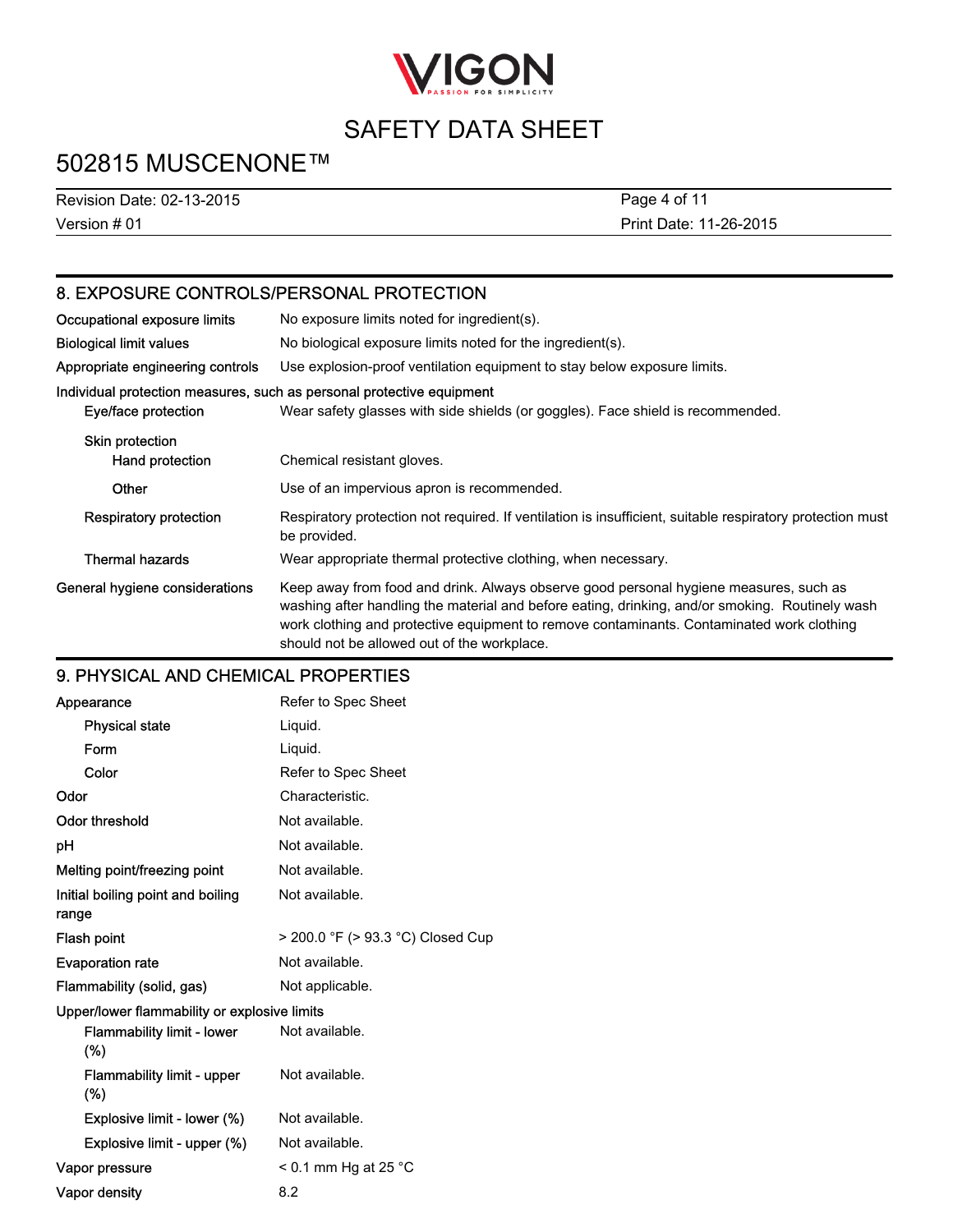

## 502815 MUSCENONE™

Version # 01 Revision Date: 02-13-2015 Print Date: 11-26-2015 Page 5 of 11

| <b>Relative density</b>                           | Not available.                    |  |
|---------------------------------------------------|-----------------------------------|--|
| Solubility(ies)                                   |                                   |  |
| Solubility (water)                                | Insoluble                         |  |
| <b>Partition coefficient</b><br>(n-octanol/water) | Not available.                    |  |
| Auto-ignition temperature                         | 654.8 - 656.6 °F (346 - 347 °C)   |  |
| Decomposition temperature                         | Not available.                    |  |
| Viscosity                                         | Not available.                    |  |
| Other information                                 |                                   |  |
| <b>Flammability class</b>                         | Combustible IIIB estimated        |  |
| Molecular formula                                 | C <sub>16</sub> H <sub>28</sub> O |  |
| Molecular weight                                  | 236.4 g/mol                       |  |
| Specific gravity                                  | 0.93 at 25 $^{\circ}$ C           |  |

### 10. STABILITY AND REACTIVITY

| Reactivity                            | The product is stable and non-reactive under normal conditions of use, storage and transport. |
|---------------------------------------|-----------------------------------------------------------------------------------------------|
| <b>Chemical stability</b>             | Material is stable under normal conditions.                                                   |
| Possibility of hazardous<br>reactions | No dangerous reaction known under conditions of normal use.                                   |
| Conditions to avoid                   | Avoid temperatures exceeding the flash point. Contact with incompatible materials.            |
| Incompatible materials                | Strong oxidizing agents.                                                                      |
| Hazardous decomposition<br>products   | No hazardous decomposition products if stored and handled as indicated.                       |

### 11. TOXICOLOGICAL INFORMATION

### Information on likely routes of exposure

| <b>Inhalation</b>                                                                  | No adverse effects due to inhalation are expected.                                                        |
|------------------------------------------------------------------------------------|-----------------------------------------------------------------------------------------------------------|
| <b>Skin contact</b>                                                                | May be harmful in contact with skin. Causes mild skin irritation. May cause an allergic skin<br>reaction. |
| Eye contact                                                                        | Causes mild eye irritation.                                                                               |
| Ingestion                                                                          | May be harmful if swallowed.                                                                              |
| Symptoms related to the<br>physical, chemical and<br>toxicological characteristics | May cause an allergic skin reaction. Dermatitis. Rash.                                                    |
| Information on toxicological effects                                               |                                                                                                           |

Acute toxicity May be harmful if swallowed. May be harmful in contact with skin. May cause an allergic skin reaction.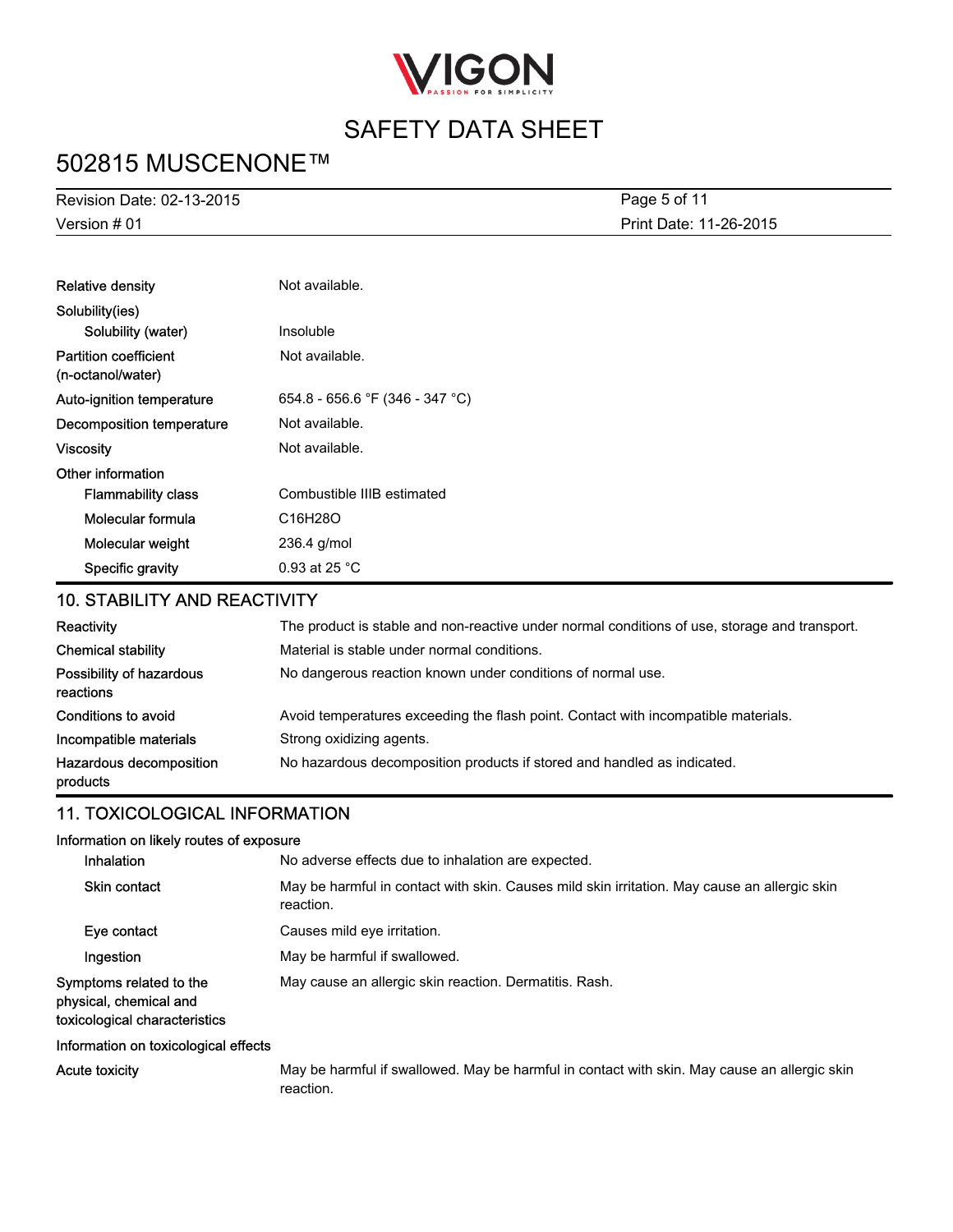

## 502815 MUSCENONE™

Version # 01 Revision Date: 02-13-2015 Print Date: 11-26-2015 Page 6 of 11

| Product                                                                       | <b>Species</b>                                                                                                                                                                                                                                        |                                                                                                                                                                                                                                                                                                                      | <b>Test Results</b>                                         |
|-------------------------------------------------------------------------------|-------------------------------------------------------------------------------------------------------------------------------------------------------------------------------------------------------------------------------------------------------|----------------------------------------------------------------------------------------------------------------------------------------------------------------------------------------------------------------------------------------------------------------------------------------------------------------------|-------------------------------------------------------------|
| 3-METHYL CYCLOPENTADECENONE (CAS 82356-51-2)                                  |                                                                                                                                                                                                                                                       |                                                                                                                                                                                                                                                                                                                      |                                                             |
| Acute                                                                         |                                                                                                                                                                                                                                                       |                                                                                                                                                                                                                                                                                                                      |                                                             |
| Dermal                                                                        |                                                                                                                                                                                                                                                       |                                                                                                                                                                                                                                                                                                                      |                                                             |
| LD50                                                                          | Rabbit                                                                                                                                                                                                                                                |                                                                                                                                                                                                                                                                                                                      | > 2000 mg/kg                                                |
| <b>Oral</b>                                                                   |                                                                                                                                                                                                                                                       |                                                                                                                                                                                                                                                                                                                      |                                                             |
| LD50                                                                          | Rat                                                                                                                                                                                                                                                   |                                                                                                                                                                                                                                                                                                                      | > 2000 mg/kg                                                |
| * Estimates for product may be based on additional component data not shown.  |                                                                                                                                                                                                                                                       |                                                                                                                                                                                                                                                                                                                      |                                                             |
| Skin corrosion/irritation                                                     |                                                                                                                                                                                                                                                       |                                                                                                                                                                                                                                                                                                                      | Irritation (dermal, rabbit)(OECD 404): non irritant @ 100%  |
| Serious eye damage/eye<br>irritation                                          |                                                                                                                                                                                                                                                       |                                                                                                                                                                                                                                                                                                                      | Irritation (ocular, rabbit)(OECD 405): non irritant at 100% |
| Respiratory or skin sensitization                                             |                                                                                                                                                                                                                                                       |                                                                                                                                                                                                                                                                                                                      |                                                             |
| <b>Respiratory sensitization</b>                                              |                                                                                                                                                                                                                                                       | Not a respiratory sensitizer.                                                                                                                                                                                                                                                                                        |                                                             |
| Skin sensitization                                                            |                                                                                                                                                                                                                                                       | Sensitization (Guinea pig Maximization) (OECD 406): 60% dermal responses<br>Sensitization (Guinea pig Maximization)(OECD 406): Non sensitizing<br>Sensitization (Guinea pig Maximization)(OECD 406): Non sensitizing<br>Sensitization (HRIPT): Non sensitizing @ 10%<br>Sensitization (HRIPT): Non sensitizing @ 20% |                                                             |
| Germ cell mutagenicity                                                        |                                                                                                                                                                                                                                                       | Mutagenicity (Salmonella Reversion)(OECD 471): Non mutagenic<br>Mutagenicity (Mammalian cell gene, in vitro)(OECD 476): Non mutagenic<br>Genotoxicity (Human lymphocytes, in vitro)(OECD 473): No effects                                                                                                            |                                                             |
| Carcinogenicity                                                               |                                                                                                                                                                                                                                                       |                                                                                                                                                                                                                                                                                                                      |                                                             |
| OSHA Specifically Regulated Substances (29 CFR 1910.1001-1050)<br>Not listed. |                                                                                                                                                                                                                                                       |                                                                                                                                                                                                                                                                                                                      |                                                             |
| Reproductive toxicity                                                         |                                                                                                                                                                                                                                                       | Reproductive Toxicity (1 generation, gav., rat)(OECD 415): NOEL 1000 mg/kg/d                                                                                                                                                                                                                                         |                                                             |
| Specific target organ toxicity -<br>single exposure                           |                                                                                                                                                                                                                                                       | Not classified.                                                                                                                                                                                                                                                                                                      |                                                             |
| Specific target organ toxicity -<br>repeated exposure                         | Not classified.                                                                                                                                                                                                                                       |                                                                                                                                                                                                                                                                                                                      |                                                             |
| <b>Aspiration hazard</b>                                                      |                                                                                                                                                                                                                                                       | Not an aspiration hazard.                                                                                                                                                                                                                                                                                            |                                                             |
| <b>12. ECOLOGICAL INFORMATION</b>                                             |                                                                                                                                                                                                                                                       |                                                                                                                                                                                                                                                                                                                      |                                                             |
| Ecotoxicity                                                                   | Very toxic to aquatic life with long lasting effects.<br>Terrestrial Plants, Growth Test (OECD 208): Oats, NOEC = 1100 mg/kg/d<br>Soybean, NOEC = 1100 mg/kg/d, Tomato, NOEC = 1100 mg/kg/d<br>Soil microorganism (OECD 216): No effects @ 1000 mg/kg |                                                                                                                                                                                                                                                                                                                      |                                                             |
| <b>Product</b>                                                                |                                                                                                                                                                                                                                                       | <b>Species</b>                                                                                                                                                                                                                                                                                                       | <b>Test Results</b>                                         |
| 3-METHYL CYCLOPENTADECENONE (CAS 82356-51-2)                                  |                                                                                                                                                                                                                                                       |                                                                                                                                                                                                                                                                                                                      |                                                             |
| Aquatic                                                                       |                                                                                                                                                                                                                                                       |                                                                                                                                                                                                                                                                                                                      |                                                             |
| Acute                                                                         |                                                                                                                                                                                                                                                       |                                                                                                                                                                                                                                                                                                                      |                                                             |
| Algae                                                                         | <b>EC50</b>                                                                                                                                                                                                                                           | Algae                                                                                                                                                                                                                                                                                                                | > 30 mg/l, 72 hours                                         |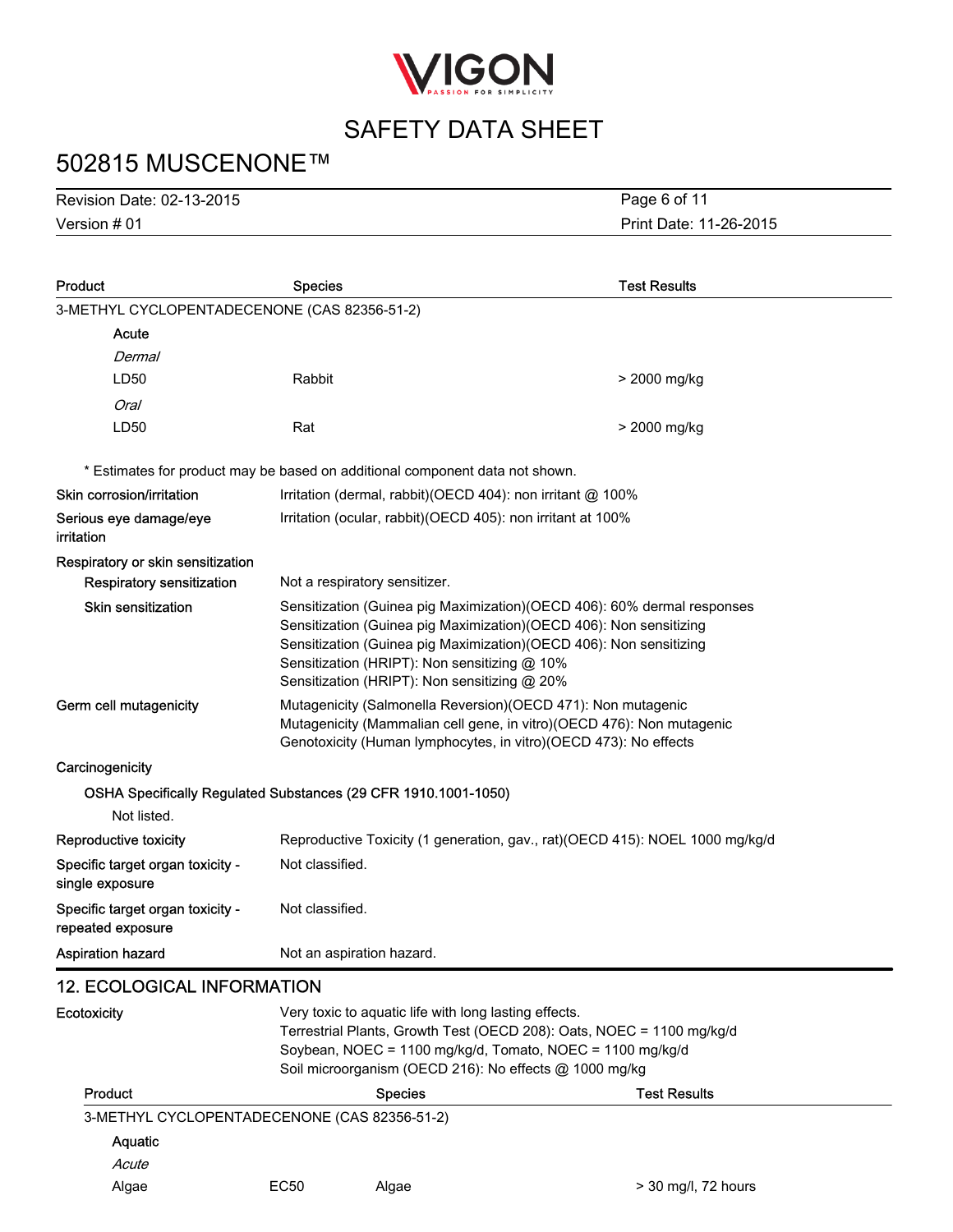

## 502815 MUSCENONE™

| Revision Date: 02-13-2015 | Page 7 of 11           |
|---------------------------|------------------------|
| Version # 01              | Print Date: 11-26-2015 |

| Product   |             | <b>Species</b>                    | <b>Test Results</b>   |
|-----------|-------------|-----------------------------------|-----------------------|
| Crustacea | EC50        | Daphnia                           | $0.39$ mg/l, 48 hours |
|           | <b>LC50</b> | Earthworm (Enchytraeus buchholzi) | 250 mg/kg, 49 days    |
| Fish      | <b>LC50</b> | Fish                              | $0.22$ mg/l, 96 hours |
|           | <b>NOEC</b> | Fish                              | $0.001$ mg/l          |

\* Estimates for product may be based on additional component data not shown.

| Persistence and degradability | Ready biodegradability (OECD 301D): 43%                                                                                                                                                    |  |  |
|-------------------------------|--------------------------------------------------------------------------------------------------------------------------------------------------------------------------------------------|--|--|
|                               | Ready biodegradability (OECD 301F): 61%                                                                                                                                                    |  |  |
|                               | Ready biodegradability (OECD 301B): readily biodegradable                                                                                                                                  |  |  |
|                               | Inherent biodegradability (OECD 302C): inherently biodegradable                                                                                                                            |  |  |
| Bioaccumulative potential     | No data available.                                                                                                                                                                         |  |  |
| Mobility in soil              | No data available.                                                                                                                                                                         |  |  |
| Other adverse effects         | No other adverse environmental effects (e.g. ozone depletion, photochemical ozone creation<br>potential, endocrine disruption, global warming potential) are expected from this component. |  |  |

### 13. DISPOSAL CONSIDERATIONS

| <b>Disposal instructions</b>                                                         | Do not discharge into drains, water courses or onto the ground. Do not allow this material to drain<br>into sewers/water supplies. Do not contaminate ponds, waterways or ditches with chemical or<br>used container. Dispose of contents/container in accordance with<br>local/regional/national/international regulations. |
|--------------------------------------------------------------------------------------|------------------------------------------------------------------------------------------------------------------------------------------------------------------------------------------------------------------------------------------------------------------------------------------------------------------------------|
| Local disposal regulations<br>Dispose in accordance with all applicable regulations. |                                                                                                                                                                                                                                                                                                                              |
| Hazardous waste code                                                                 | Not established.                                                                                                                                                                                                                                                                                                             |
| Waste from residues / unused<br>products                                             | Empty containers or liners may retain some product residues. This material and its container must<br>be disposed of in a safe manner (see: Disposal instructions).                                                                                                                                                           |
| Contaminated packaging                                                               | Empty containers should be taken to an approved waste handling site for recycling or disposal.<br>Since emptied containers may retain product residue, follow label warnings even after container is<br>emptied.                                                                                                             |

### 14. TRANSPORT INFORMATION

ADN

| 3082                                                                                 |
|--------------------------------------------------------------------------------------|
| ENVIRONMENTALLY HAZARDOUS SUBSTANCE, LIQUID, N.O.S.<br>(3-METHYLCYCLOPENTADECENONE)  |
| 9                                                                                    |
| ٠                                                                                    |
| Ш                                                                                    |
| Yes                                                                                  |
| 9                                                                                    |
|                                                                                      |
| 3082                                                                                 |
| ENVIRONMENTALLY HAZARDOUS SUBSTANCE, LIQUID, N.O.S. (3-METHYL<br>CYCLOPENTADECENONE) |
| 9                                                                                    |
|                                                                                      |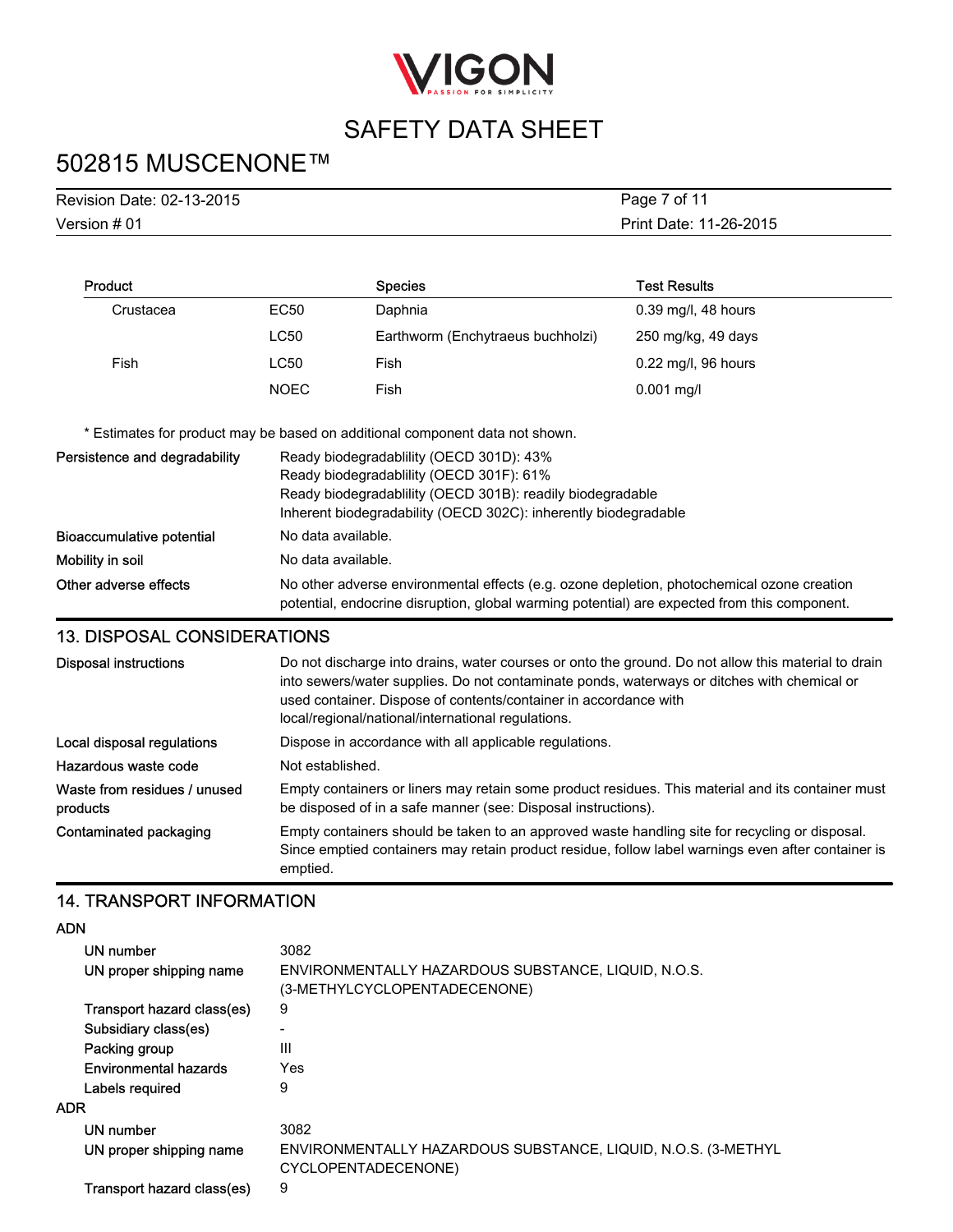

# 502815 MUSCENONE™

| Revision Date: 02-13-2015 | Page 8 of 11           |
|---------------------------|------------------------|
| Version # 01              | Print Date: 11-26-2015 |
|                           |                        |

|             | Subsidiary class(es)              | $\overline{\phantom{0}}$                                      |
|-------------|-----------------------------------|---------------------------------------------------------------|
|             | Packing group                     | Ш                                                             |
|             | <b>Environmental hazards</b>      | Yes                                                           |
|             | Labels required                   | 9                                                             |
| RID         |                                   |                                                               |
|             | <b>UN number</b>                  | 3082                                                          |
|             | UN proper shipping name           | ENVIRONMENTALLY HAZARDOUS SUBSTANCE, LIQUID, N.O.S. (3-METHYL |
|             |                                   | CYCLOPENTADECENONE)                                           |
|             | Transport hazard class(es)        | 9                                                             |
|             | Subsidiary class(es)              |                                                               |
|             | Packing group                     | Ш                                                             |
|             | <b>Environmental hazards</b>      | Yes                                                           |
|             | Labels required                   | 9                                                             |
| DOT         |                                   |                                                               |
| <b>BULK</b> |                                   |                                                               |
|             | <b>UN number</b>                  | 3082                                                          |
|             | Proper shipping name              | ENVIRONMENTALLY HAZARDOUS SUBSTANCE, LIQUID, N.O.S. (3-METHYL |
|             |                                   | CYCLOPENTADECENONE)                                           |
|             | <b>Hazard class</b>               | 9                                                             |
|             | Packing group                     | III                                                           |
|             | <b>Environmental hazards</b>      |                                                               |
|             | Marine pollutant                  | Yes                                                           |
|             | Packaging exceptions              | 155                                                           |
|             | Packaging bulk                    | 241                                                           |
|             | Labels required                   | 9                                                             |
| DOT         |                                   |                                                               |
|             | <b>NON-BULK</b>                   |                                                               |
|             | Not regulated as dangerous goods. |                                                               |
|             |                                   |                                                               |
| <b>IATA</b> |                                   |                                                               |
|             | Not regulated as dangerous goods. |                                                               |
| <b>IMDG</b> |                                   |                                                               |
|             | <b>UN number</b>                  | 3082                                                          |
|             | UN proper shipping name           | ENVIRONMENTALLY HAZARDOUS SUBSTANCE, LIQUID, N.O.S. (3-METHYL |
|             |                                   | CYCLOPENTADECENONE)                                           |
|             | Transport hazard class(es)        | 9                                                             |
|             | Subsidiary class(es)              |                                                               |
|             | Packing group                     | III                                                           |
|             | <b>Environmental hazards</b>      |                                                               |
|             | Marine pollutant                  | Yes                                                           |
|             | Labels required                   | 9                                                             |
|             | Transport in bulk according       | Not applicable.                                               |
|             | to Annex II of MARPOL             |                                                               |
|             | 73/78 and the IBC Code            |                                                               |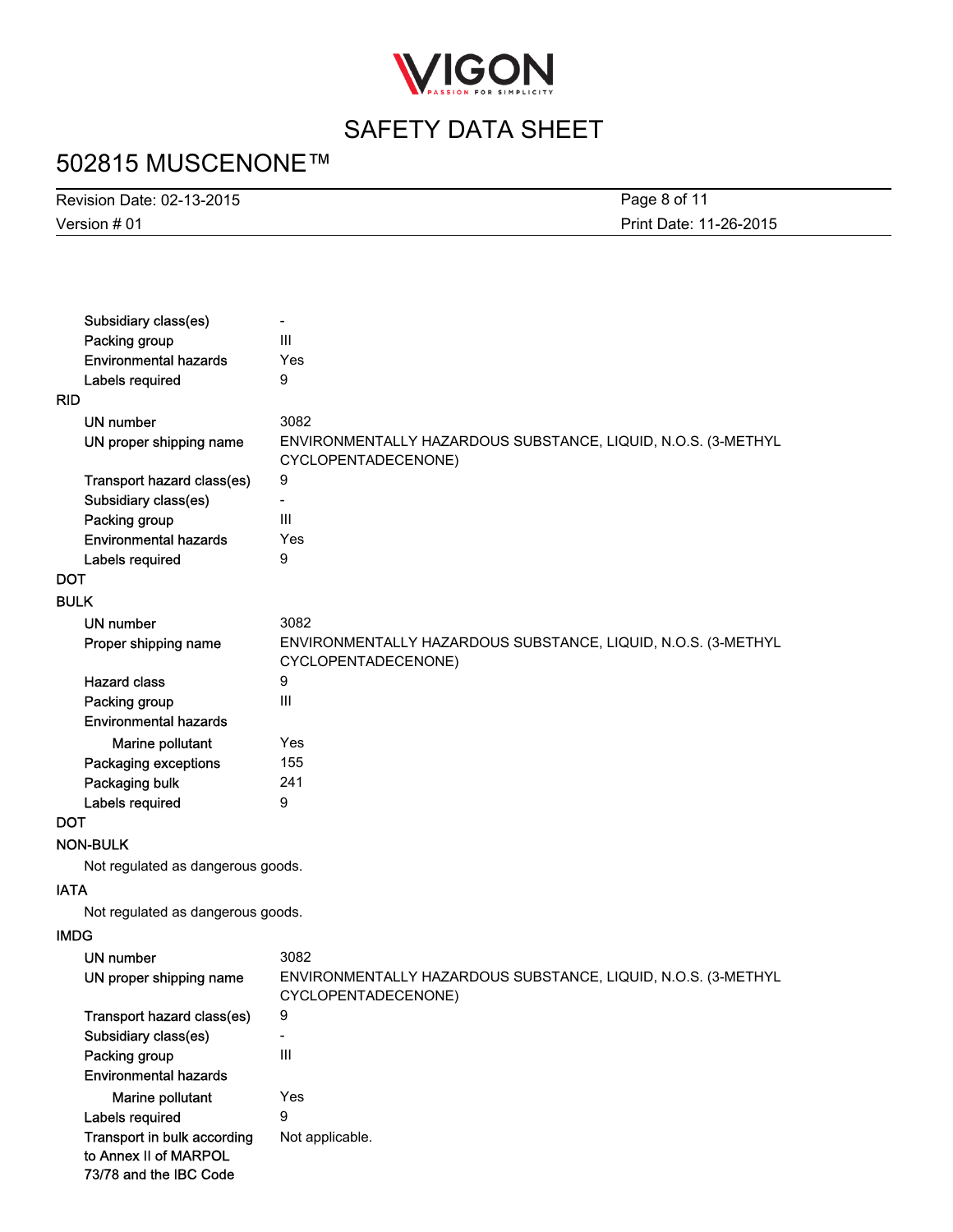

## 502815 MUSCENONE™

Version # 01 Revision Date: 02-13-2015 Print Date: 11-26-2015 Page 9 of 11

### ADN; ADR; DOT BULK; IMDG; RID





### 15. REGULATORY INFORMATION

US federal regulations This product is a "Hazardous Chemical" as defined by the OSHA Hazard Communication Standard, 29 CFR 1910.1200.

### CERCLA Hazardous Substance List (40 CFR 302.4)

Not listed.

### US. OSHA Specifically Regulated Substances (29 CFR 1910.1001-1050)

Not listed.

### SARA 304 Emergency release notification

Not regulated.

OSHA Specifically Regulated Substances (29 CFR 1910.1001-1050)

Not listed.

### TSCA Section 12(b) Export Notification (40 CFR 707, Subpt. D)

Not regulated.

### Superfund Amendments and Reauthorization Act of 1986 (SARA)

| Hazard categories                      | Immediate Hazard - Yes |
|----------------------------------------|------------------------|
|                                        | Delayed Hazard - No    |
|                                        | Fire Hazard - No       |
|                                        | Pressure Hazard - No   |
|                                        | Reactivity Hazard - No |
| SARA 302 Extremely hazardous substance |                        |

Not listed.

SARA 311/312 Hazardous chemical No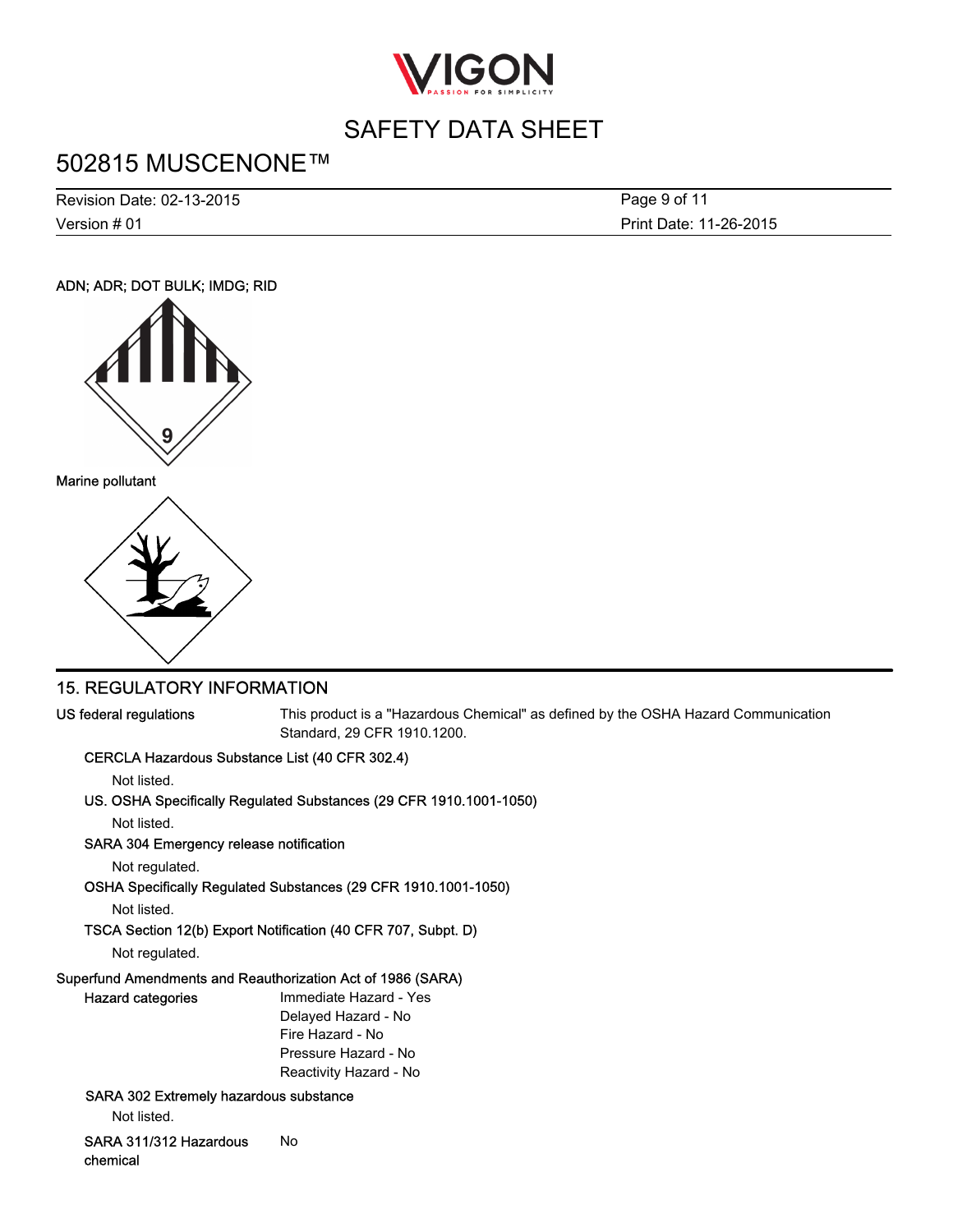

## 502815 MUSCENONE™

| Revision Date: 02-13-2015 | Page 10 of 11          |
|---------------------------|------------------------|
| Version $#01$             | Print Date: 11-26-2015 |

### SARA 313 (TRI reporting)

Not regulated.

#### Other federal regulations

Clean Air Act (CAA) Section 112 Hazardous Air Pollutants (HAPs) List

Not regulated.

#### Clean Air Act (CAA) Section 112(r) Accidental Release Prevention (40 CFR 68.130)

Not regulated.

Safe Drinking Water Act (SDWA) Not regulated.

#### US state regulations

#### US. Massachusetts RTK - Substance List

Not regulated.

US. New Jersey Worker and Community Right-to-Know Act

Not listed.

US. Pennsylvania Worker and Community Right-to-Know Law

Not listed.

### US. Rhode Island RTK

Not regulated.

#### US. California Proposition 65

### US - California Proposition 65 - Carcinogens & Reproductive Toxicity (CRT): Listed substance

Not listed.

#### International Inventories

| Country(s) or region        | <b>Inventory name</b>                                                       | On inventory (yes/no)* |
|-----------------------------|-----------------------------------------------------------------------------|------------------------|
| Australia                   | Australian Inventory of Chemical Substances (AICS)                          | Yes                    |
| Canada                      | Domestic Substances List (DSL)                                              | <b>No</b>              |
| Canada                      | Non-Domestic Substances List (NDSL)                                         | <b>No</b>              |
| China                       | Inventory of Existing Chemical Substances in China (IECSC)                  | Yes                    |
| Europe                      | European Inventory of Existing Commercial Chemical<br>Substances (EINECS)   | <b>No</b>              |
| Europe                      | European List of Notified Chemical Substances (ELINCS)                      | <b>No</b>              |
| Japan                       | Inventory of Existing and New Chemical Substances (ENCS)                    | No.                    |
| Korea                       | Existing Chemicals List (ECL)                                               | Yes                    |
| New Zealand                 | New Zealand Inventory                                                       | Yes                    |
| Philippines                 | <b>Philippine Inventory of Chemicals and Chemical Substances</b><br>(PICCS) | <b>No</b>              |
| United States & Puerto Rico | Toxic Substances Control Act (TSCA) Inventory                               | No                     |

\*A "Yes" indicates that all components of this product comply with the inventory requirements administered by the governing country(s) A "No" indicates that one or more components of the product are not listed or exempt from listing on the inventory administered by the governing country(s).